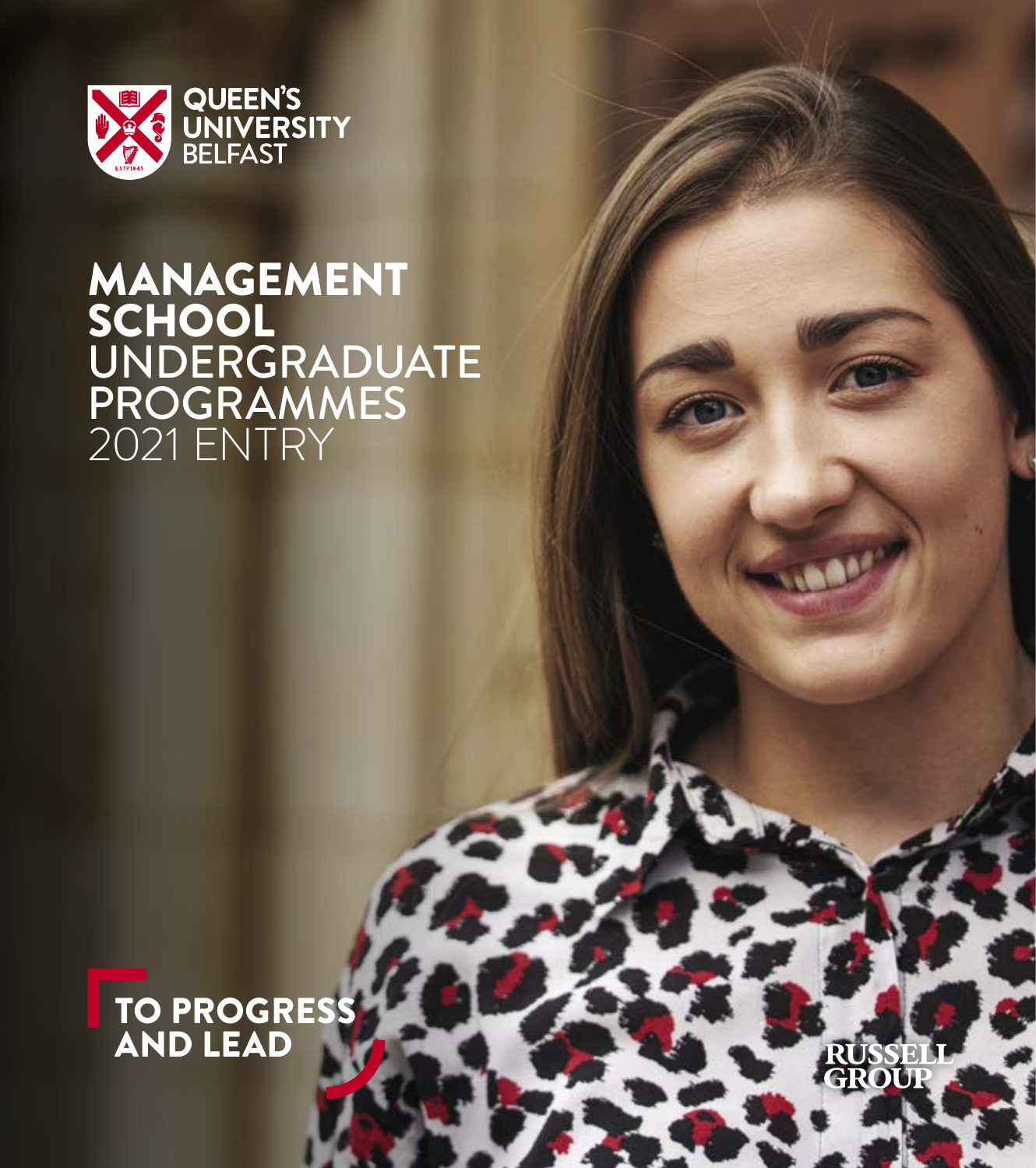# WE EDUCATE LEADERS WHO MAKE A DIFFERENCE IN THE WORLD

Queen's Management School is one of the top business schools in the UK and Ireland and prides itself on a range of world-class undergraduate degree programmes in Accounting, Economics, Finance and Management.

# **WHY CHOOSE QUEEN'S MANAGEMENT SCHOOL?**

# We are among the best in the world.

The Accounting, Actuarial Science, and Finance subject areas are consistently ranked in the top 10 in the UK by The Times Good University Guide, and the Complete University Guide

Business and Economics is ranked in the top 200 in the world in the Times Higher Education World Subject Rankings.

In the recent Research Excellence Framework (REF2014/ Times Higher Education), we are joint 8th in the UK for Research Intensity, with over 75% of our research deemed to be world-leading or internationally excellent.

# **PURPOSE-BUILT FOR MANAGEMENT**

Queen's Management School is located at Riddel Hall, situated within the Stranmillis Conservation Area adjacent to the main University campus. The site now encompasses a contemporary hi-tech Management School and Postgraduate and Executive Education Centre with conference facilities. Riddel Hall provides the School with academic and support offices; postgraduate research rooms for students and research fellows; a range of fully equipped teaching facilities with varying capacities from small syndicate rooms to a 120 seat tiered lecture theatre; two computer suites; the Trading Room; the Placement Office; resource accommodation; flexible space for large group teaching and conference use; and communal support facilities including catering accommodation to encourage social and intellectual interaction.

# **OUR DEGREE PROGRAMMES**

go.qub.ac.uk/courses

# **Accounting**

Actuarial Science and Risk Management Business Economics Business Management Economics Economics and Accounting Economics with Finance Finance International Business with a Language

# **TRADING ROOM**

Students have access to Bloomberg software, a market leader in financial news, data and analytics, which is used by many financial institutions. The Trading Room is an interactive learning environment which brings textbook theory to life. Students use and have access to software such as Stata, Excel, Matlab, and databases such as Thomson One Banker, DataStream and Bloomberg.

# **STUDENT-MANAGED FUND (SMF)**

Students are invited to join the Student Managed Fund where they will have a unique opportunity to manage a real money investment portfolio of £30,000. Queen's Management School is one of only a handful of universities in the UK and Ireland to offer this experience which is a game changer when it comes to graduate employability.

# **DEDICATED TO STUDENT EMPLOYABILITY AND NETWORKING OPPORTUNITIES**

Our students benefit from a dedicated Placement Office which has established strong links with business partners providing internships and consulting projects. • Helping start-up companies such as

- Cardinal Analytics and Pretty in Petite
- Students benefit from masterclasses with industry experts
- Employers inform our curriculum through employer liaison groups
- Employer visibility through studentships and prizes

Students are invited to many joint events with the Leadership Institute and prestigious speakers including Sam Woods, Director of Financial Stability at the Bank of England, Denis O'Brien, the leading Irish Telecoms Entrepreneur, Manus Cranny, European Markets Editor and News Anchor for Bloomberg TV, and former South African President FW de Klerk.

# **WILLIAM J CLINTON LEADERSHIP INSTITUTE**

The William J Clinton Leadership Institute at Riddel Hall brings world-class facilities, leading academics and industry experts together to deliver a high-end portfolio of executive education and leadership programmes. As specialists in executive education, we deal with the highest level of business people and their associated organisations.

# **DIVERSITY**

We have a diverse student body from around the world including, UK, Northern Ireland, China, Kazakhstan, Malaysia, India, Mauritius, Ecuador, Brazil, Canada, Vietnam, US, Nepal, Guyana, Pakistan, Azerbaijan, Ukraine, India, Norway, Bangladesh, Sri Lanka, Denmark, France, Germany, Italy and Romania.

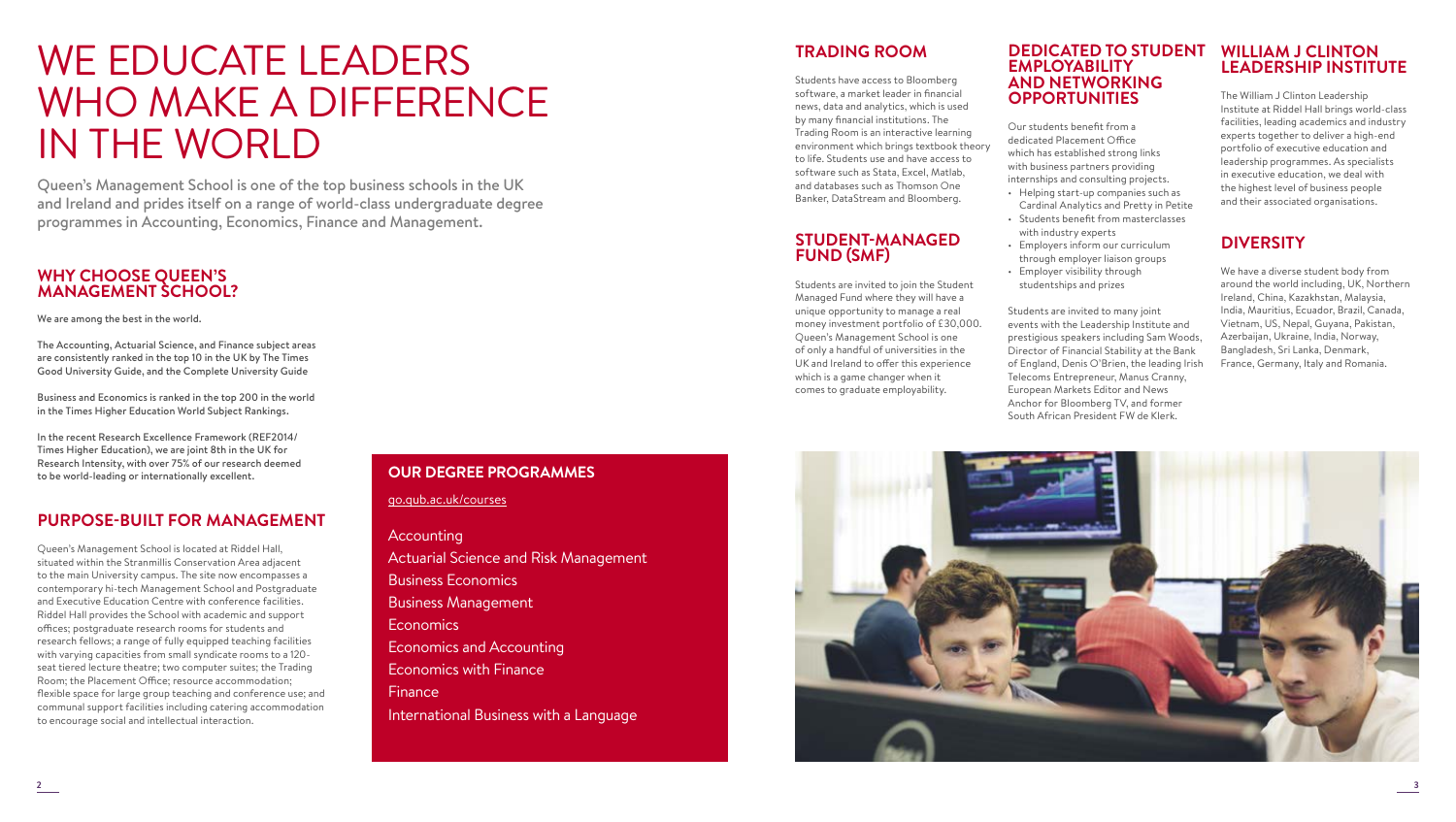# **ACCOUNTING**

Accounting is concerned with the provision of decision-useful economic information for both internal and external organisational stakeholders, through financial statements and budgeting. This degree is designed for students who intend to enter the accounting profession and as such contains considerable practical content, as well as essential theory and critical thinking skills, in the various specialisations of Financial Accounting, Management Accounting, Auditing, Taxation and Finance. During your studies, you will also have the opportunity to develop interpersonal skills including communication, leadership and team working, in order to lead people and manage change in organisations.

> Note: students completing Accounting with either French or Spanish, complete Accounting based modules each year (indicated with an\*) and complete one year-long language module.

Subject to satisfactory academic performance you will gain automatic exemptions from some professional chartered examinations on completion of the course. The Accounting degree is accredited by the Association of Chartered Certified Accountants (ACCA), the Chartered Institute of Management Accountants (CIMA), Chartered Accountants Ireland (CAI), Chartered Institute of Public Finance and Accountancy (CIPFA), The Association of International Accountants (AIA) and the Institute of Chartered Accountants England and Wales (ICAEW).

There is an emphasis on helping students improve their skills for employment. Accounting students take part in tailored employability and skills workshops, and business simulation games, where representatives from accountancy firms and professional bodies provide students with information on internships

and graduate opportunities.

**WHY QUEEN'S?** Professional Exemptions

Industry Links

# **COURSE CONTENT**

The Single Honours Accounting degree comprises compulsory modules together with optional modules available in the School.

The modules are:

# Year 1

- Introductory Financial Accounting\*
- Introductory Management Accounting\*
- Accounting Information Systems\* • Introduction to Legal Study and Basic
- Contract Law\*
- Economy, Society and Public Policy 1\* • Quantitative Methods
- 

# Year 2

- Financial Accounting\*
- Management Accounting\*
- Financial Decision-making\*
- Financial Market Theory
- Managerial Behaviour

# Optional Modules

- Accounting Practice
- Data Analysis and Optimisation
- Financial Modelling

# Year 3

- Advanced Financial Accounting\*
- Advanced Management Accounting\*
- Auditing and Accountability
- Law of Business Organisations\*
- Taxation\*

Optional Modules

- Issues in Not-for-Profit and
- Public Sector Accounting
- Supply Chain Management • Business Ethics
- 

#### BSc Honours

Accounting *3 yrs (N400)*  Accounting with French *4 yrs (N4R1)*  Accounting with Spanish *4 yrs (N4R4)*  BSc Joint Honours Economics and Accounting

# Entrance Requirements Accounting A-level:

AAB + GCSE Mathematics grade B/6

Accounting with a Language A-level:

AAB + GCSE Mathematics grade B/6

For French option: normally A-level French grade B or AS-level French grade B or GCSE French grade B/6 or evidence of linguistic ability in another language

For Spanish option: normally A-level Spanish grade B or AS-level Spanish grade B or GCSE Spanish grade B/6 or evidence of linguistic ability in another language

Note: if the language is studied at a higher level then the grade required at that level must be achieved.

Economics and Accounting – see Economics and Accounting entry

For students whose first language is not English

An IELTS score of 6.5 with a minimum of 5.5 in each test component or an equivalent acceptable qualification, details of which are available at: go.qub.ac.uk/EnglishLanguageReqs

#### World-Class Facilities

You will have access to Bloomberg terminals in the FinTrU Trading Room, giving students the skills, experience and knowledge necessary to prepare them for a career in the financial services sector.

## Internationally Renowned Experts

Many of our staff are leading international experts in their fields of research and a significant number are qualified accountants with many years of professional experience.

# Student Experience

The majority of the Accounting modules have prizes which are sponsored by employers or professional bodies. Students can join the Student Managed Fund, a student-run organisation which aims to educate its members on trading and investing through guest speakers, competitions and educational seminars. There is also the opportunity to apply to take part in the Business and Finance Study Tour, which allows participants to meet senior employees from leading financial institutions.

Students on the course will be given the opportunity to develop their financial modelling and data analytical skills.

# **CAREERS/FURTHER STUDY**

The Accounting degree offers a firm base for either further academic study or taking the final examinations of the main professional accountancy bodies. It attracts students of the very highest calibre and is recognised by the accounting profession, industry and the public sector. As a result, Accounting graduates from Queen's are much sought after throughout Britain, Ireland and further afield.

ET OLOMA PALLA

 $24.3$ 

 $\mathcal{M}^{(k)}$ 

EN MANY WELD.

 $E_{\text{at}_{\text{int}}}$ 



At Queen's, we aim to deliver a high quality learning environment that embeds intellectual curiosity, innovation and best practice in learning, teaching and student support to enable students to achieve their full academic potential.

Typical career destinations of graduates include:

- Financial accountant
- Management accountant
- Analyst
- Auditor • Advisor
- Forensic accountant
- Researcher
- Financial controller
- Partner
- Banker

Graduate employers include: PwC; EY; KPMG; Deloitte; Grant Thornton; BDO; Moore Stephens; Baker Tilly Mooney Moore; Ulster Bank; Bank of Ireland

#### Further Study

Students can choose from a wide range of Master's programmes as well as a comprehensive list of research topics, as shown on the Queen's Management School Website.

 $\begin{bmatrix} 11.09 & 11.0 \\ 11.09 & 11.0 \\ 11.09 & 11.0 \\ 11.00 & 11.0 \\ 11.00 & 11.0 \\ 11.00 & 11.0 \\ 11.00 & 11.0 \\ 11.00 & 11.0 \\ 11.00 & 11.0 \\ 11.00 & 11.0 \\ 11.00 & 11.0 \\ 11.00 & 11.0 \\ 11.00 & 11.0 \\ 11.00 & 11.0 \\ 11.00 & 11.0 \\ 11.00 & 11.0 \\ 11.00$ 

 $283$ 



"Having taught in several different universities, I can honestly say that the students on the Accounting degree at Queen's are the best students I have ever had the pleasure of teaching."

"In my experience detailed help and feedback is available to you when asked for from your lecturers, who are keen to promote your success and are often leading contributors to the

"The course has helped me enhance my CV, improve group work and presentation skills and allowed me to build up relationships with employers - all of which helped me begin my final

year with multiple job offers."

academic field they teach."

BSc Accounting Graduate

Martin Kelly, Programme Director

David Grant,

Ciara Woods,

 **8TH IN THE UK FOR ACCOUNTING AND FINANCE** (Complete University Guide 2020)

#### Entrance requirements e: admissions@qub.ac.uk

t: +44 (0)28 9097 3838

# Course information Dr Martin Kelly, Programme Director, BSc Accounting Queen's Management School

e: martin.kelly@qub.ac.uk t: +44 (0)28 9097 4818 w: qub.ac.uk/mgt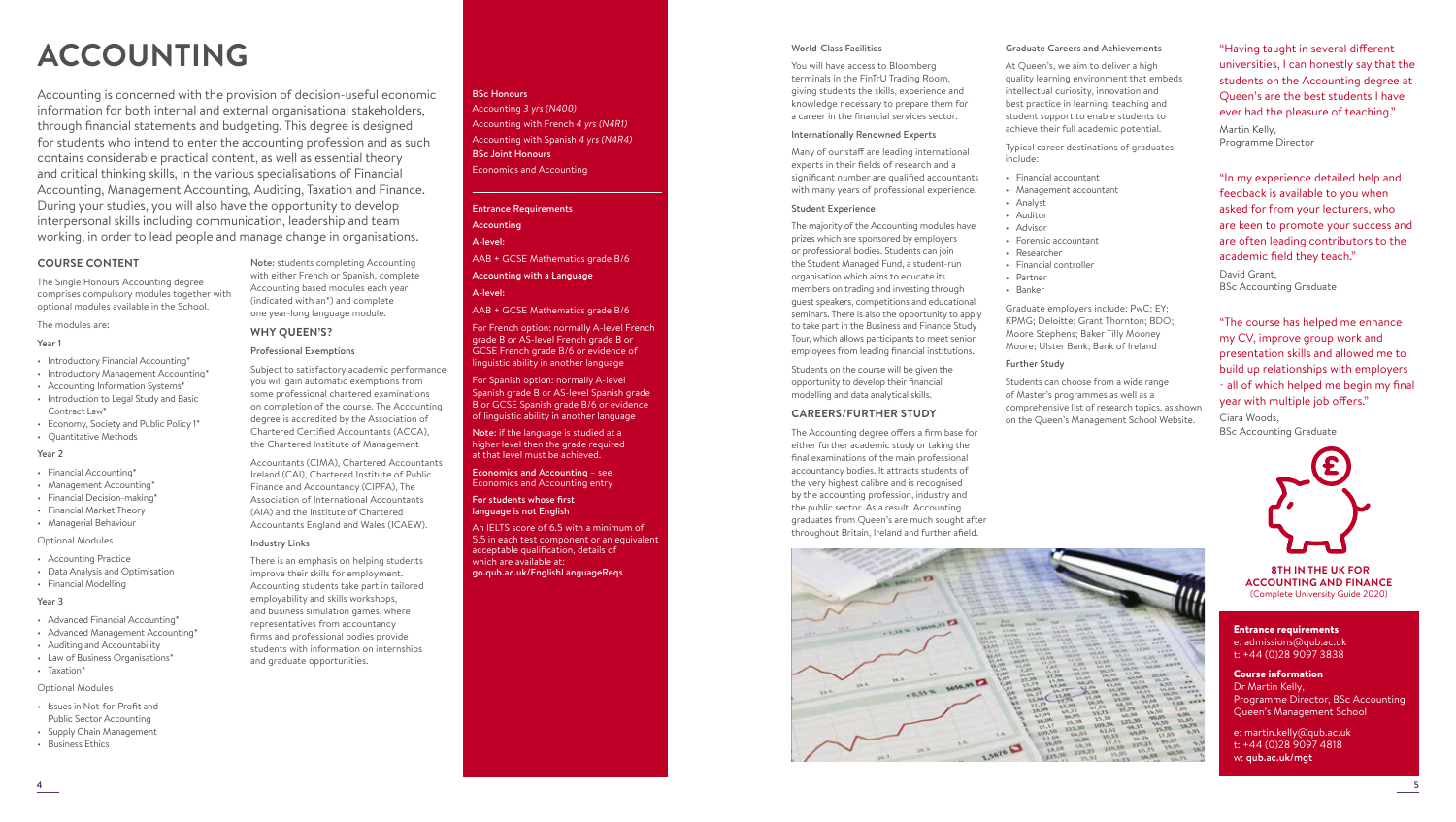# **ACTUARIAL SCIENCE AND RISK MANAGEMENT**

The BSc Actuarial Science and Risk Management programme has been designed by qualified actuaries to enable students to develop the theoretical and practical skills required to pursue a career as an actuary in the pensions and insurance sectors, or in the wider financial industry.

In addition, students may gain up to six exemptions from the initial technical professional exams required to qualify as an actuary via our accreditation with the Institute and Faculty of Actuaries.

# **COURSE CONTENT**

The duration of the BSc Actuarial Science and Risk Management degree is four years, with Year 3 spent in a salaried placement in an actuarial or risk management environment.

In each of Years 1, 2 and 4, the following modules are studied:

# Year 1

- Actuarial Mathematics 1
- Financial Reporting and Analysis • Introduction to Statistics and
- Operational Research
- Economy, Society and Public Policy 1
- Economy, Society and Public Policy 2
- Introduction to Statistics and Operational Research Methods

# Year 2

- Actuarial Mathematics 2
- Actuarial Methods in General Insurance
- Financial Risk Modelling
- Investment Analysis
- Excel and Visual Basics for Applications (VBA) • Principles of Actuarial Modelling

# Year 3

• Placement Year

# Year 4

- Actuarial Modelling
- Capital Markets • Actuarial Econometrics and Data Science
- Financial Engineering
- Actuarial Applications
- Stochastic Processes for Finance

Students undertake a minimum nine-month, salaried work placement. Placement allows students to develop highly-valued

practical skills, as well as critical softer skills that employers value. Recent placement providers have included Scor, Pramerica, Spence and Partners, Milliman and the Government Actuaries Department (GAD).

# **WHY QUEEN'S?**

# Accreditation

Subject to academic performance, students can gain various exemptions from the Institute and Faculty of Actuaries (IFoA) professional exams.

# City Scholarships

Students can apply for the popular City Scholarship Programme, which would allow them to spend a week working for a leading financial company in London at the end of their first year.

# Student Societies

Students may wish to join the Student Managed Fund, a student-run organisation which aims to educate its members on trading and investing through guest speakers, competitions and educational seminars. It manages a £30,000 real money portfolio, giving students the opportunity to be part of an investment management process. The Finance & Actuary Society runs social and educational events for members, such as the end-of-year formal.

#### Software

Students on the course will be given the opportunity to develop their modelling skills and will use software such as Model Risk and the Bloomberg terminals in the FinTrU Trading Room.

# BSc Honours

Actuarial Science and Risk Management *4-yr SW (N323)* 

# Entrance Requirements A-level:

A\*AA including Mathematics

# OR

# AAA + A (AS) including A-level Mathematics

#### For students whose first language is not English

An IELTS score of 6.5 with a minimum of 5.5 in each test component or an equivalent acceptable qualification, details of which are available at: go.qub.ac.uk/ EnglishLanguageReqs

# Prizes and Awards

A number of local employers and professional bodies sponsor prizes on an annual basis for best students in their level, module or category. These include Invesco, The Company of Actuaries Charitable Trust Fund, Kerr Henderson, SCOR Global Life, Mercer, Pramerica, Spence and Partners, Acumen Resources, XPS, and Allianz Re Dublin.

# **CAREERS/FURTHER STUDY**

Students pursuing a career in Actuarial Science should enjoy working with numbers, be effective communicators and work well with people as they will have to analyse and interpret financial and other information to meet the needs of different users, including managers and investors.

# Consultations

We regularly consult and develop links with a large number of employers including all the major actuarial employers in Northern Ireland and Ireland and a selection of employers from Great Britain. We host employer liaison meetings for the course as well as annual actuarial careers fairs at which students can engage with actuarial employers on a one-to-one basis.

The establishment of SoNIA (Society of Northern Ireland Actuaries) by staff in Queen's Management School has facilitated a continuous and seamless engagement between academics, actuarial employers and Queen's students whereby students can gain access to the profession. They have an opportunity to discuss issues that are concerning the industry and that are of importance to qualified actuaries. Students can also develop excellent networking, communication, and business awareness skills from the start to end of their academic progression ensuring that they can fully compete in the competitive graduate employment market.

# Placement Employers

Recent placement providers have included Aviva, Irish Life, Kerr Henderson, Spence & Partners, SCOR Global Life, The Pension Protection Fund and Pramerica.

# Graduate Careers and Achievements

The degree has professional accreditation with the Institute and Faculty of Actuaries, the professional body, such that students succeeding on the degree can also achieve exemptions from the initial technical

exams (previously CT1-CT8), subject to certain conditions being met.

Graduates from this degree at Queen's are well regarded by many employers (local, national and international) with approximately 90-95 per cent of graduates finding highlevel actuarial employment within several months of graduation. Furthermore, several students are offered full-time positions with their placement provider.

The traditional areas in which actuaries are employed include:

- Actuarial Consultancies
- Insurance Industry
- Pensions Industry
- Investment Industry
- Life and Non-Life Insurance Industries

Graduate employers include: Kerr Henderson, Spence & Partners, Irish Life, Invesco, Boal & Co, Willis Towers Watson, Allianz Insurance, Mercer, AXA Insurance, Deloitte, Capita, Liberty Mutual Insurance, PwC, Pramerica, Metlife, XPS.

#### Further Study

Students can choose from a wide range of Master's programmes as well as a comprehensive list of research topics, as shown on the Queen's Management School website.

Queen's Management School is committed to the continuous improvement and enhancement of all of its degree programmes. New modules may be developed and included to replace or enhance those which are mentioned here.

# "The course is widely regarded and respected, and has opened many doors personally in relation to 'Insight' visits in Belfast, Glasgow, Edinburgh and London."

Samuel Stewart, Northern Ireland BSc Actuarial Science and Risk Management Graduate

Course information Neil McConville, Programme Director Queen's Management School

Entrance requirements e: admissions@qub.ac.uk t: +44 (0)28 9097 3838

e: n.mcconville@qub.ac.uk t: +44 (0)28 9097 4817 w: qub.ac.uk/mgt



"During my third year, I was on a placement with Allianz Re Dublin Limited, working as a student actuary. Through the placement, I not only learnt some technical skills such as VBA coding, analytical reasoning and problem solving, it also gave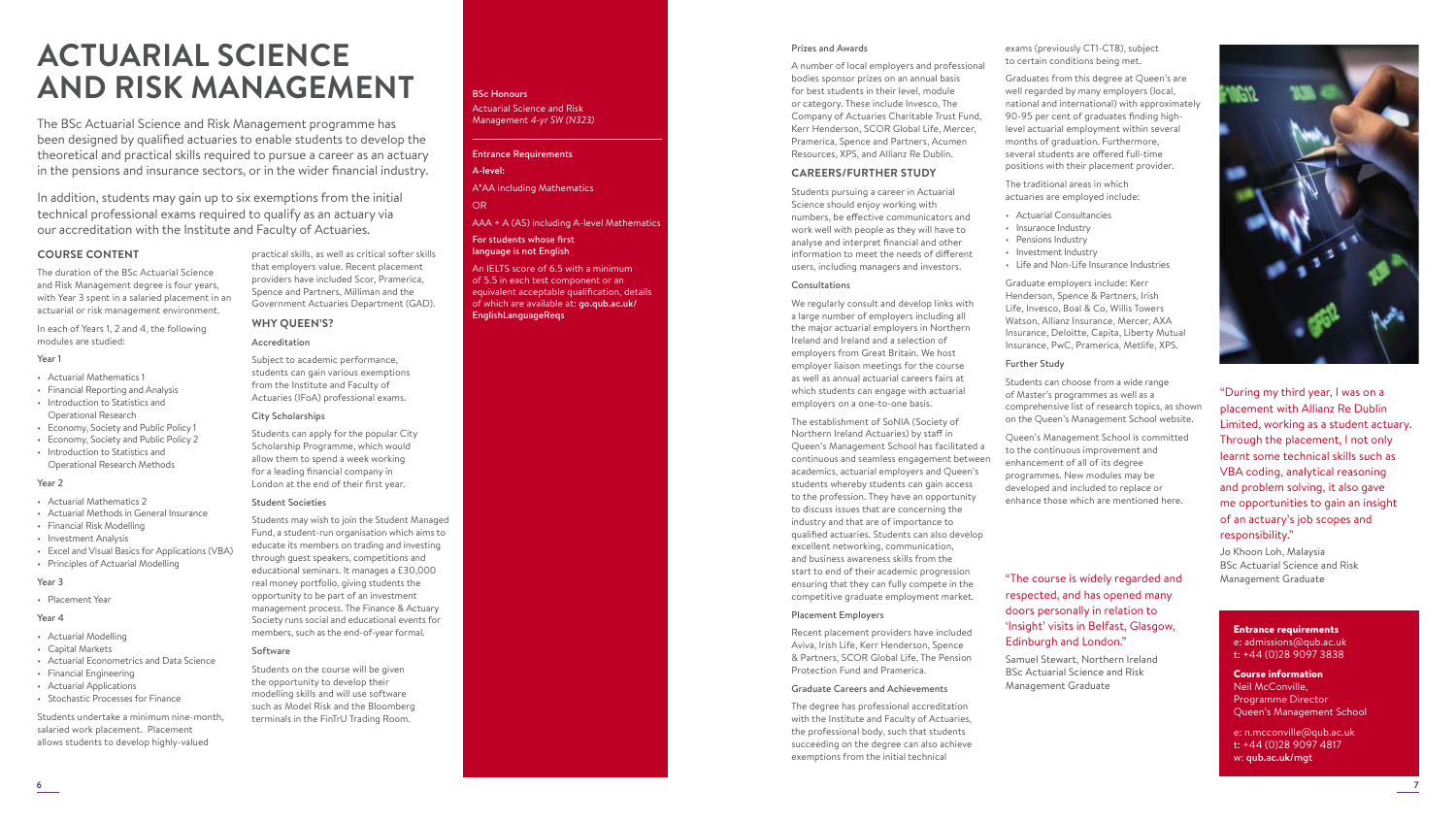# **BUSINESS ECONOMICS**

This degree allows students to develop their understanding of Economic techniques whilst also learning about the principles of Business Management. Students in Business Economics should have an interest in using economic theory and thinking in applied business settings. This degree has less of an emphasis on using mathematics compared to a traditional economics degree and the programme fosters numerical skills through the use of up-to-date business applications.

# **COURSE CONTENT**

The emphasis of this degree is on those aspects of economics that are of most importance in a business setting. Students study a year-long module on The Economy, along with Accounting, Finance and Business Management modules. This is followed in Years 2 and 3 by modules in economics and modules related to business economics. With the flexibility in this degree, students should not only develop good numeracy skills, but also specialisation in qualitative aspects of the subject.

Students will cover a range of topics and modules including:

# Year 1

- The Economy (full year module)
- Quantitative Methods
- Accounting
- Organisational Behaviour
- 

# Year 2

- 
- Managerial Economics
- Data Analysis and Optimisation
- International Business

Students will be able to choose two additional modules from a range which may include:

- Financial Decision Making
- Human Resource Management
- Operations Management
- The Digital Business • Leading for Change

# Year 3

# Students will study:

• Economics of Corporate Strategy • Quantitative Business Economics

Students will be able to choose four additional modules from a range which may include:

- Labour Economics
- Economic History
- Public Economics
- International Trade
- Business Start-up • Business Ethics
- Supply Chain Management
- Innovation Management
- Consumer Behaviour

## **WHY QUEEN'S?**

## Student Satisfaction

90% of Economics students were satisfied with their course according to the National Student Survey in 2018.

## Placements

Business Economics students may take an optional placement year after their second year. Recent placements from students studying economics and business economics include PwC, KPMG, Citi, Oxford Economics, Belfast City Council, First Derivatives, and Tayto Group Ltd.

# Student Experience

Students can join the Economics Society, a student-run organisation which aims to educate its members on the use of economics in practice through guest speakers, field trips abroad and educational seminars.

Students will also have access to specialist mathematical and statistical software, giving them the skills, experience and knowledge necessary to prepare them for careers in economics and business analytics.

# BSc Honours Business Economics *3 yrs (L110)*

# Entrance Requirements A-level:

ABB + GCSE Mathematics grade B/6

### For students whose first language is not English

An IELTS score of 6.5 with a minimum of 5.5 in each test component or an equivalent acceptable qualification, details of which are available at: go.qub.ac.uk/EnglishLanguageReqs

# Prizes and Awards

- Shaw Memorial Prize for best-performing second-year student in BSc Economics
- Foundation Scholarships for best student in Economics Level 1 and Level 2 • KPMG Prize is awarded to the best
- graduate in the BSc Economics degree • McKane Medal is awarded to the best final honours student in Economics

# **CAREERS/FURTHER STUDY**

This degree prepares students for a variety of careers in the public and private sectors. Graduates have been employed as professional economists or as managers or administrators. Depending on the choice of modules, this degree also prepares students for postgraduate studies in Economics and related disciplines.

Those pursuing a career in Business Economics should be effective communicators and work well with people, as they will have to analyse and interpret a range of information to meet the needs of different users, including managers and investors. Business Economists must be prepared to take on challenges and be able to adapt to a constantly changing and dynamic business environment.

Many of the skills that students will acquire during their studies at Queen's will be of great

"Business Economics allows you to gather a vast array of skills through the various different methods of assessments offered – assignments, group projects, presentations and research projects. As the course allows you to choose some modules in second year, you are able to focus more on the topics you're interested in and tailor the degree to suit your preference. During the first semester of my second year, I was able to secure a placement with the successful drinks company Diageo." Rhianna Donaldson BSc Business Economics

value in a range of different career and life situations. Core transferable skills include the ability to learn independently, problem solve, understand and interpret economic, financial and business-specific information and work productively as part of a team.

Students graduating with a degree in Business Economics from Queen's are well placed to secure a range of employment opportunities in economics and management in the public and private sectors. In recent years, students have secured positions in economic analysis and appraisal with a range of government and other public sector organisations, careers in banking, as well as more generalist positions in business and management.

Typical career destinations of graduates include:

- Management Consulting
- Accountancy
- Managers and Administrators in areas such as market research, advertising, sales and personnel
- Education, health or government departments

# Employment Links

Graduate employers include PwC, EY, KPMG, Deloitte, BDO, Ulster Bank, Bank of Ireland, First Trust, Northern Ireland Civil Service, Northern Ireland Statistics & Research Agency, JP Morgan, Morgan Stanley, BBC, National Trust.



**90% of Economics students were satisfied with their course according to the National Student Survey in 2018**

Entrance requirements e: admissions@qub.ac.uk t: +44 (0)28 9097 3838

# Course information Dr Heather Dickey, Programme Director, BSc Economics Queen's Management School

e: h.dickey@qub.ac.uk t: +44 (0)28 9097 4466 w: qub.ac.uk/mgt

• Financial Institutions and Markets

# • Macroeconomic Policy and Performance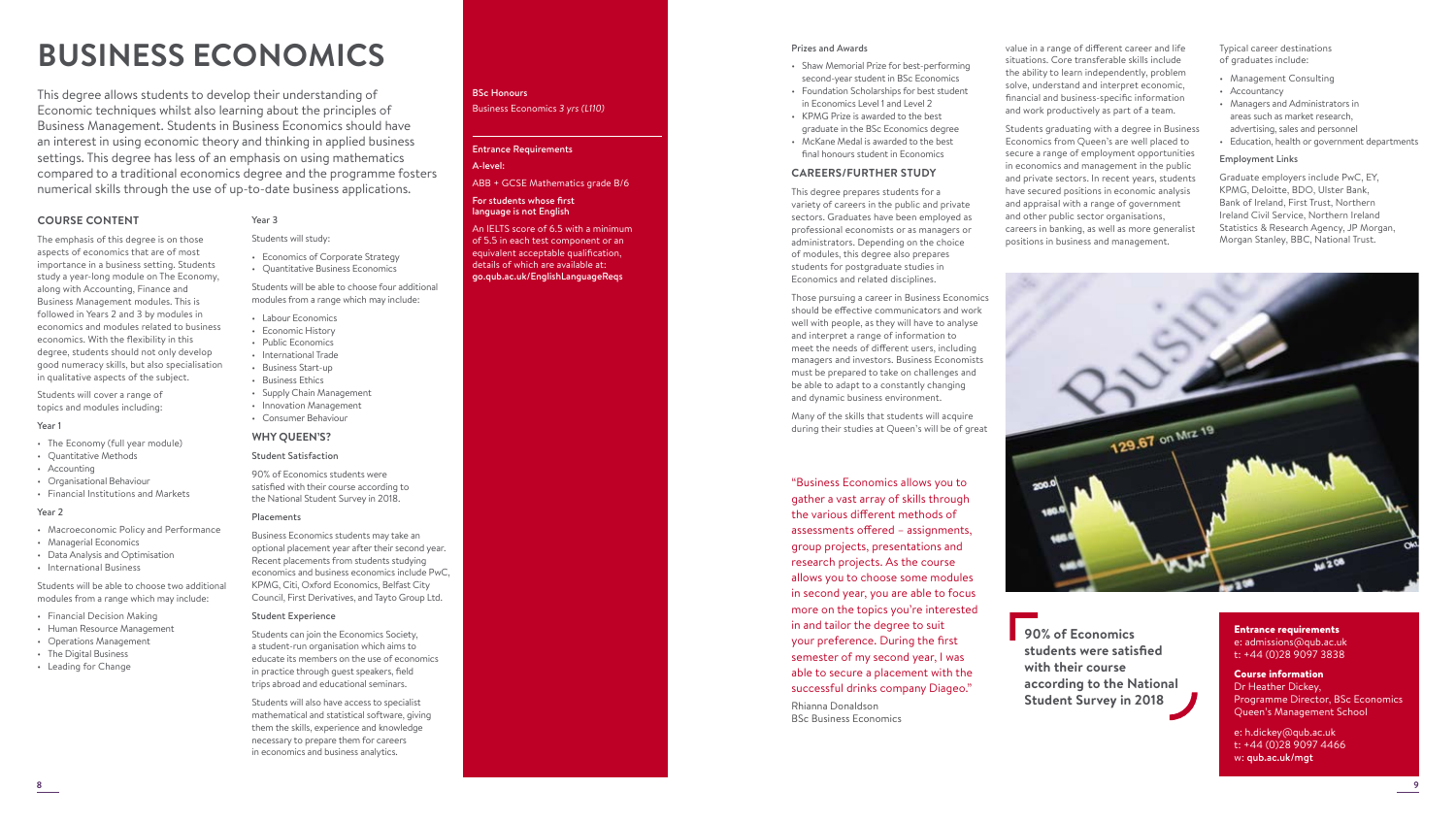# **BUSINESS MANAGEMENT**

This degree gives students the knowledge and understanding of a wide range of management issues, including harnessing technology effectively, leading people, managing change, fostering creativity and innovation, using markets and resources, developing strategy, and working in teams. There is an integrated placement year which allows students to get practical experience of working in a business.

# **COURSE CONTENT**

# Stage 1

Students take six compulsory introductory modules, which set the context and foundation for the remainder of the degree. The focus will be on organisations, their structures, behaviours and the changing external environment within which they operate.

Modules will cover accounting, economics, the history and philosophy of management, marketing, organisational behaviour and how business, government and society interact.

# Stage 2

Students take six compulsory modules covering issues such as, leadership, decision-making through effective data analysis and interpretation, international business, digital business, human resource management and operations management.

# Stage 3 (Placement Year)

The four-year degree includes a compulsory placement year between Stages 2 and 3.

# Stage 4

The final year of the programme will see students taking modules that cover business ethics and strategic management. Students will also choose one out of two optional modules per Semester. In Semester 1 they will choose either Supply Chain Management or Public Sector Management. In Semester 2 they will choose between Innovation Management or Consumer Behaviour. In addition to this, they will choose one other optional module, either Business Start-Up or Consultancy Project, which will run across both Semesters and be counted as two final year modules for degree classification purposes.

# BSc Honours

Business Management with Placement *4-yr SW*

# Entrance Requirements

# A-level:

# ABB + GCSE Mathematics B/6

Note: there are no specific subjects required and it is not necessary to have previously studied Business Studies or Management.

#### For students whose first language is not English

An IELTS score of 6.5 with a minimum of 5.5 in each test component or an equivalent acceptable qualification, details of which are available at: go.qub.ac.uk/EnglishLanguageReqs



# **CAREERS/FURTHER STUDY**

This degree provides graduates with the knowledge and skills to secure employment in a wide range of occupations in the public, private and voluntary sectors. Those pursuing a career in business management should enjoy working with people and should be effective communicators, able to engage with a range of stakeholders including senior management, consumers and consumer groups, government representatives and policy makers.

Typical career destinations of graduates include:

- Consultancy
- New venture creation
- Operations Management
- Supply chain and quality
- Advertising
- Business development
- Marketing • Market research
- Export marketing
- Human resources
- Recruitment
- Training and development
- New product development
- Accounting
- Finance
- Inward investment
- 
- Exporting

# Employment Links

Graduate employers include PwC, Randox, Deloitte, BDO, Bombardier, Google, Microsoft, Unilever, Mercer, Accenture, KPMG, Diageo, M&S, Tesco, Local Government including Councils, Health Trusts, College and Universities, Invest Northern Ireland, Bank of Ireland.

# Further Study

Students are also well equipped to undertake further study in management or other related disciplines, and can choose from a wide range of Master's programmes as well as a comprehensive list of research topics; see the School website for further information.

Queen's Management School is committed to the continuous improvement and enhancement of all of its degree programmes. New modules may be developed and included to replace or enhance those which are mentioned here.

"Within the first semester of my final year I was able to secure a marketing graduate job with Diageo in Dublin. I strongly believe that the range of modules and skills the Business Management course had to offer enhanced my CV and experiences that helped secure the job. The course uses a range of different assessments between assignments, presentations, group work and research projects which allow students to develop a range of experiences and challenges that are great to apply in interviews." Hannah Todd BSc Business Management Graduate

Entrance requirements

e: admissions@qub.ac.uk t: +44 (0)28 9097 3838

Course information Dr Stephanie Graham Programme Director Queen's Management School

e: stephanie.graham@qub.ac.uk t: +44 (0)28 9097 4794 w: qub.ac.uk/mgt

# Internationally Renowned Experts Many of our staff are leading international experts in their fields of research.

During the third year of the degree, students complete a 9 to 12 month placement in a business. This provides excellent experience, and a competitive edge when seeking graduate employment.

The Management School invites guest speakers from industry to talk to students about latest trends and to apply theory to practice. Students also get the opportunity to work on consulting type projects preparing them for employment.

## Student Experience

**WHY QUEEN'S?** Placement

Industry Links

Students can join the Student Managed Fund, a student-run organisation which aims to educate its members on trading and investing through guest speakers, competitions and educational seminars.

# Study Abroad

The Study USA programme provides students with the funded opportunity to study for a year in a US university.

#### Prizes and Awards

A number of prizes and awards are made on an annual basis from local employers including CIMA Ireland, PwC, Bombardier Aerospace, and Allen & Overy, plus the Sir William Crawford Prize. Foundation Scholarships are also available.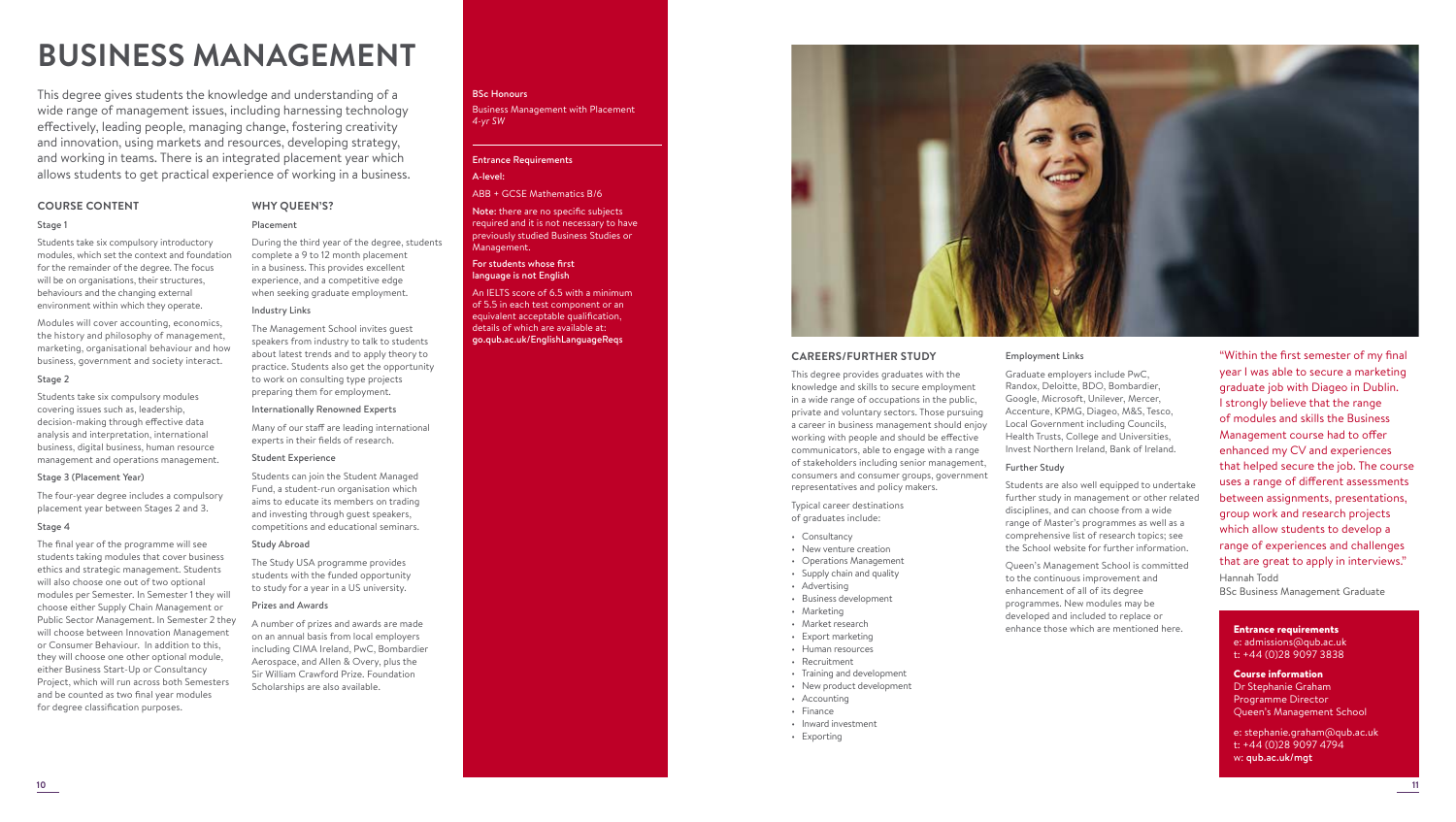# **ECONOMICS**

A BSc Economics degree allows students to analyse in-depth how economies function (macroeconomics) and how individuals make decisions (microeconomics). The models used by economists combine qualitative and quantitative techniques, and you will have the opportunity to gain analytical, computing, presentation, and writing skills. These transferable skills are highly sought after across industry, and also provide an excellent platform for future entrepreneurs.

# **COURSE CONTENT**

# Year 1

- The Economy (full year module)
- Communicating Economics
- Mathematics for Economists
- Statistical Methods
- Financial Institutions and Markets

# Year 2

- Economic Growth
- Game Theory
- Microeconomics
- Industrial Organisation
- Introduction to Econometrics
- Macroeconomics

# Year 3

• Applied Econometrics

Students will be able to choose five additional modules from a range which may include:

- Labour Economics
- Economic History
- Public Economics
- Economics Dissertation
- Economics of Networks and Institutions • International Economics
- **WHY QUEEN'S?**

# Student Satisfaction

90% of Economics students were satisfied with their course according to the National Student Survey in 2018.

# World-Class Facilities

You will have access to Bloomberg terminals in the FinTrU Trading Room, giving students the skills, experience and knowledge necessary to prepare them for a career in the financial services sector.

Students will also have access to specialist mathematical and statistical training and software, giving them the skills, experience and knowledge necessary to prepare them for careers in economics and business analytics.

Internationally Renowned Experts

Many of our staff are leading international experts in their fields of research.

# Student Experience

Students can join the Economics Society, a student-run organisation which aims to educate its members on the use of Economics in practice through guest speakers, field trips abroad and educational seminars.

# Study Abroad

The Study USA programme provides students with the funded opportunity to study for a year in a US university.

# Prizes and Awards

Top performing students are regularly awarded prizes, scholarships and internships from leading companies, including:

• Shaw Memorial Prize for best-performing second-year student in BSc Economics • Foundation Scholarships for best student in Economics Level 1 and Level 2

• KPMG Prize is awarded to the best graduate in the BSc Economics degree • McKane Medal is awarded to the best final honours student in Economics • Economics Group Prize is awarded to the best presentation in the Level 3 Dissertation module

# BSc Single Honours Economics *3 yrs (L100)*  BSc Major Honours

Economics with Finance *3 yrs (L1N3)*  Economics with French *4 yrs (L1R1)*  Economics with Spanish *4 yrs (L1R4)*  BSc Joint Honours Economics and Accounting *3 yrs (LN14)* 

# Entrance Requirements

Single Honours A-level:

ABB + GCSE Mathematics grade A/7

Major Honours with a Minor in a Modern Language

# A-level: ABB + GCSE Mathematics grade B/6

• For French option: normally A-level French grade B or AS-level French grade B or GCSE French grade B/6 or evidence

# of linguistic ability in another language • For Spanish option: normally A-level Spanish grade B or AS-level Spanish grade B or GCSE Spanish grade B/6 or evidence of linguistic ability in another language

Note: if the language is studied at a higher level then the grade required at that level must be achieved.

# For students whose first language is not English

An IELTS score of 6.5 with a minimum of 5.5 in each test component or an equivalent acceptable qualification, details of which are available at: go.qub.ac.uk/EnglishLanguageReqs

# INSIDE THIS WEEK: A 14-PAGE SPECIAL REPORT OF Economist Nanotechnology and Don't expand Heath The charm of blg c **IDEAS WITH IMPAC**

Those pursuing a career in Economics should enjoy working with numbers and dealing with ambiguous and incomplete information as they attempt to understand and provide solutions to problems. They should also be effective communicators and work well with people. Economists must be prepared to take on challenges and be able to adapt to a constantly changing and dynamic business environment.

Many of the skills that students will acquire during their studies at Queen's will be of great value in a range of different career and life situations. Core transferable skills include the ability to learn independently, problem solve, understand and interpret very sophisticated economic and financial information, and work productively as part of a team.

# Graduate Careers and Achievements

The skillset of an Economics graduate is highly sought after by employers, in the public and private sectors. In recent years, students have secured positions in economic analysis and appraisal with a range of government and other public sector organisations, specialist careers in banking and investment appraisal, as well as more generalist positions in economic consulting.

Typical career destinations of graduates include:

- Economic Consulting
- Accountancy
- Managers and Administrators in areas such as market research, advertising, sales and personnel
- Education, health or government departments

## Employment Links

Graduate employers include PwC, EY, KPMG, Deloitte, BDO, Ulster Bank, Bank of Ireland, First Trust, Northern Ireland Civil Service, Northern Ireland Statistics & Research Agency, JP Morgan, Morgan Stanley, BBC, National Trust.

# Further Study

Students can choose from a wide range of Master's programmes as well as a comprehensive list of research topics, as shown on the Queen's Management School website.

Queen's Management School is committed to the continuous improvement and enhancement of all of its degree programmes. New modules may be developed and included to replace or enhance those which are mentioned in this brochure.

**90% of Economics students were satisfied with their course according to the National Student Survey in 2018**

"The Economics course at Queen's is well-structured, interesting and covers current topics. You develop a wide variety of skills through various group projects, assignments, presentations and research projects, which truly enhances your employability and attractiveness in the job market."

Aoife Kealey

Entrance requirements e: admissions@qub.ac.uk t: +44 (0)28 9097 3838

# Course information Dr Chris Colvin BSc Economics Queen's Management School

e: chris.colvin@qub.ac.uk t: +44 (0)28 9097 4735 w: qub.ac.uk/mgt

Harvard Busine

**CAREERS/FURTHER STUDY**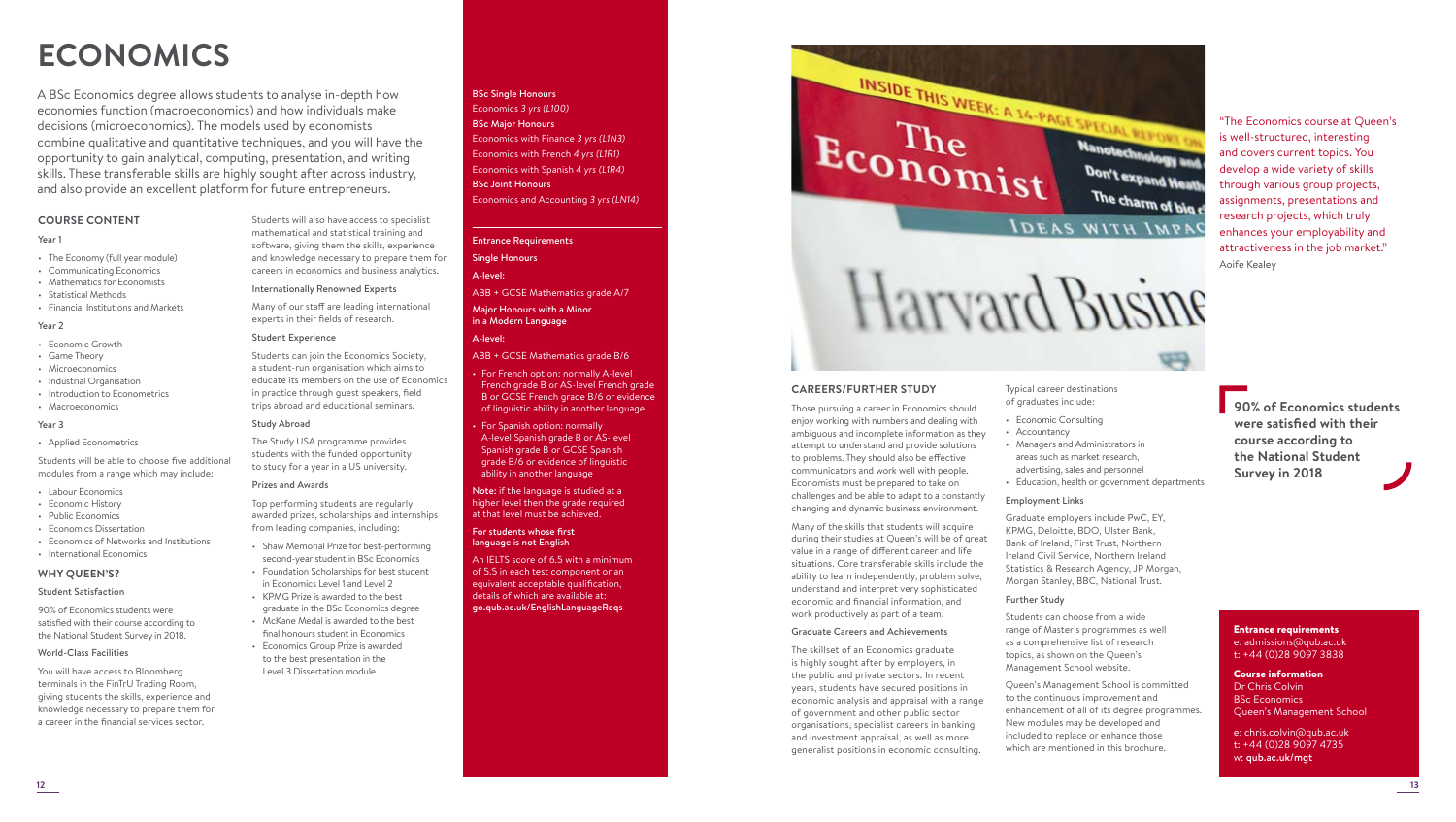# **ECONOMICS AND ACCOUNTING**

This degree integrates core elements of the economics and accountancy degrees. It combines principles such as macro and micro-economics, with the standards associated with financial and management accounting. It offers an ideal platform for graduate students to enter into the accounting industry.

> **WHY QUEEN'S?** Student Satisfaction

Survey in 2018. Placements

Exemptions

World-Class Facilities

90% of Economics students were satisfied with their course according to the National Student

Economics and Accounting students may take an optional placement year after their second year. Recent placements from students studying economics and business economics include: PwC, KPMG, Citi, Oxford Economics, Belfast City Council, First Derivatives, and Tayto Group Ltd.

Joint Economics and Accounting students

Students can join the Economics Society, a student-run organisation which aims to educate its members on the use of economics in practice through guest speakers, field trips abroad and educational seminars.

You will have access to Bloomberg terminals in the Trading Room, giving students the skills, experience and knowledge necessary to prepare them for a career in the financial services sector. Students will also have access to specialist mathematical and statistical training and software, giving them the skills, experience and knowledge necessary to prepare them for careers in economics and business analytics.

# **COURSE CONTENT**

# Year 1

- The Economy (full year module)
- Introductory Financial Accounting
- Introductory Management Accounting
- Introduction to Legal Study and Basic Contract Law
- Quantitative Methods

# Year 2

- Managerial Economics
- Financial Decision Making
- Financial Accounting
- Management Accounting
- Data Analysis and Optimisation • Macroeconomic Policy and Performance

# Year 3

- Advanced Financial Accounting
- Law of Business Organisations
- Advanced Management Accounting
- Taxation

Students will be able to choose two additional modules from a range which may include:

- Quantitative Business Economics
- Labour Economics
- Economic History
- Public Economics
- International Economics
- Economics of Corporate Strategy

# BSc Joint Honours Economics and Accounting *3 yrs (LN14)*

# Entrance Requirements

# A-level:

ABB + GCSE Mathematics grade B/6

### For students whose first language is not English

An IELTS score of 6.5 with a minimum of 5.5 in each test component or an equivalent acceptable qualification, details of which are available at: go.qub. ac.uk/EnglishLanguageReqs

#### Prizes and Awards

Top-performing students are regularly awarded prizes, scholarships and internships from leading companies including:

- Shaw Memorial Prize for best-performing second-year student in BSc Economics
- Foundation Scholarships for best student in Economics Level 1 and Level 2
- KPMG Prize is awarded to the best graduate in the BSc Economics degree
- McKane Medal is awarded to the best final honours student in Economics.

# **CAREERS/FURTHER STUDY**

# Graduate Careers and Achievements

Students graduating with a degree in Economics from Queen's are well placed to secure a range of employment opportunities in economics and related areas in the public and private sectors. In recent years, students have secured positions in economic analysis and appraisal with a range of government and other public sector organisations, specialist careers in banking and investment appraisal, as well as more generalist positions in economic consulting.

Typical career destinations of graduates include:

- Economic Consulting
- Accountancy
- Financial Consulting
- Managers and Administrators in areas such as market research,
- advertising, sales and personnel • Education, health or government departments

# Further Study

Further study is also an option open to Economics and Accounting graduates. Students can choose from a wide range of Master's programmes as well as a comprehensive list of research topics, as shown on the Queen's Management School website.



"This degree teaches me to think critically about real-world economic problems, understanding how problems occur and how they can be resolved through market theory. It has allowed me to gain the necessary skills for employment such as quantitative, analytical, computing, presenting and writing. The broad range of subjects means that I can experience the various areas before deciding on which area I want to specialise in." Amy Gamble

BSc Economics and Accounting



# Entrance requirements e: admissions@qub.ac.uk t: +44 (0)28 9097 3838

 $CD_{\text{lin}}$ 

# Course information Dr Heather Dickey Programme Director, BSc Economics Queen's Management School

e: h.dickey@qub.ac.uk t: +44 (0)28 9097 4466 w: qub.ac.uk/mgt

**14 15**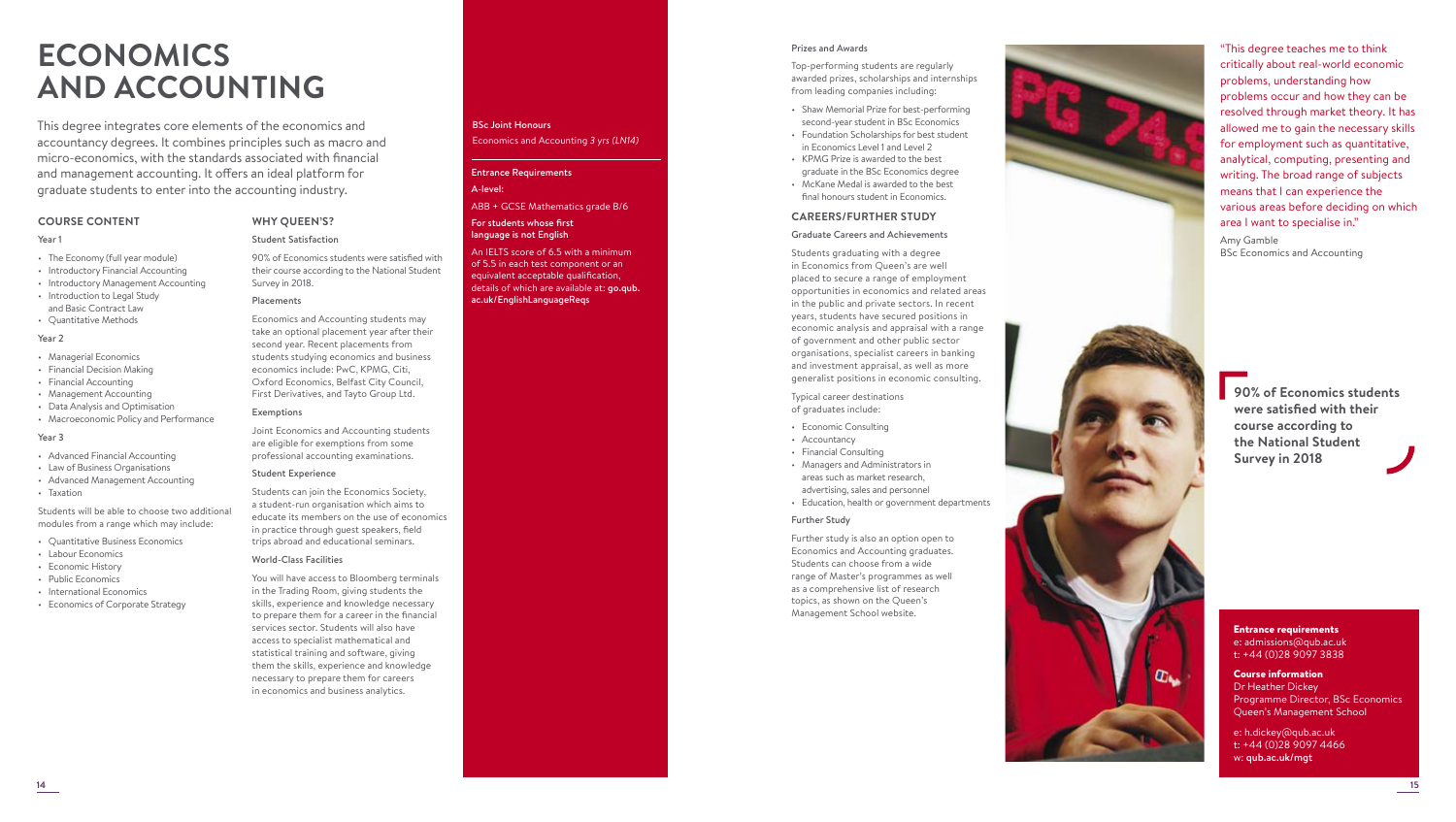# **ECONOMICS WITH FINANCE**

This degree allows students to understand how the economy and the financial system interact. The major in Economics includes an analysis of macro and micro-economic principles, whilst the minor in Finance provides insights into financial institutions and markets. This combination provides an excellent platform for graduates to pursue a career in economics, finance and related industries.

# **COURSE CONTENT**

## Year 1

- The Economy (full year module)
- Mathematics for Economists
- Accounting
- Statistical Methods
- Financial Institutions and Markets

# Year 2

- Economic Growth
- Financial Market Theory
- Microeconomics • Macroeconomics
- Introduction to Econometrics
- Financial Decision Making

# Year 3

- Capital Markets
- Corporate Finance and Derivatives
- Applied Econometrics

Students will be able to choose three additional modules from a range which may include:

- Economic History
- Labour Economics
- Public Economics
- International Economics
- Economics Dissertation
- Economics of Networks and Institutions

# **WHY QUEEN'S?**

# Student Satisfaction

90% of Economics students were satisfied with their course according to the National Student Survey in 2018.

# Placements

Economics with Finance students may take an optional placement year after their second year. Recent placements from students studying economics and business economics include: PwC, KPMG, Citi, Oxford Economics, Belfast City Council; First Derivatives, and Tayto Group Ltd.

# Student Experience

Students can join the Economics Society, a student-run organisation which aims to educate its members on the use of economics in practice through guest speakers, field trips abroad and educational seminars.

#### Trading Room

Students have access to Bloomberg software, a market leader in financial news, data and analytics, which is used by many financial institutions. The FinTrU Trading Room allows for an interactive and exciting learning environment which brings textbook theory to life.

#### Prizes and Awards

Top-performing students are regularly awarded prizes, scholarships and internships from leading companies including:

- Shaw Memorial Prize for best-performing second-year student in BSc Economics • Foundation Scholarships for best student
- in Economics Level 1 and Level 2 • KPMG Prize is awarded to the best
- graduate in the BSc Economics degree • McKane Medal is awarded to the best final honours student in Economics

# BSc Major Honours Economics with Finance *3 yrs (L1N3)*

# Entrance Requirements A-level:

# ABB + GCSE Mathematics grade A/7

#### For students whose first language is not English

An IELTS score of 6.5 with a minimum of 5.5 in each test component or an equivalent acceptable qualification, details of which are available at: go.qub. ac.uk/EnglishLanguageReqs

# **CAREERS/FURTHER STUDY**

#### Graduate Careers and Achievements

Students graduating with a degree in Economics from Queen's are well placed to secure a range of employment opportunities in economics and related areas in the public and private sectors. In recent years, students have secured positions in economic analysis and appraisal with a range of government and other public sector organisations, specialist careers in banking and investment appraisal, as well as more generalist positions in economic consulting.

Typical career destinations of graduates include:

- Professional Economists
- Accountancy
- Financial Consultants
- Teachers
- Managers and Administrators in areas such as market research,
- advertising, sales and personnel • Education, health or government departments

#### Graduate Employers

PwC, KPMG, Capita, Ulster Bank, Citi, Northern Ireland Civil Service, The Treasury, Dow Chemical, BT.

#### Further Study

Further study is also an option open to Economics with Finance graduates. Students can choose from a wide range of Master's programmes as well as a comprehensive list of research topics, as shown on the Queen's Management School website.



**90% of Economics students were satisfied with their course according to the National Student Survey in 2018**

"The course provides a balanced and comprehensive understanding of economics and finance. Final year provides the flexibility to choose modules that reflect my interests and career aspirations. Since year one at Queen's I have developed a strong skill set due to rigorous academic assessment combined with constant exposure to high quality academic staff and students." Mark Carvill BSc Economics with Finance

# Entrance requirements e: admissions@qub.ac.uk t: +44 (0)28 9097 3838

Course information Dr Chris Colvin Programme Director, BSc Economics Queen's Management School

e: chris.colvin@qub.ac.uk t: +44 (0)28 9097 4735 w: qub.ac.uk/mgt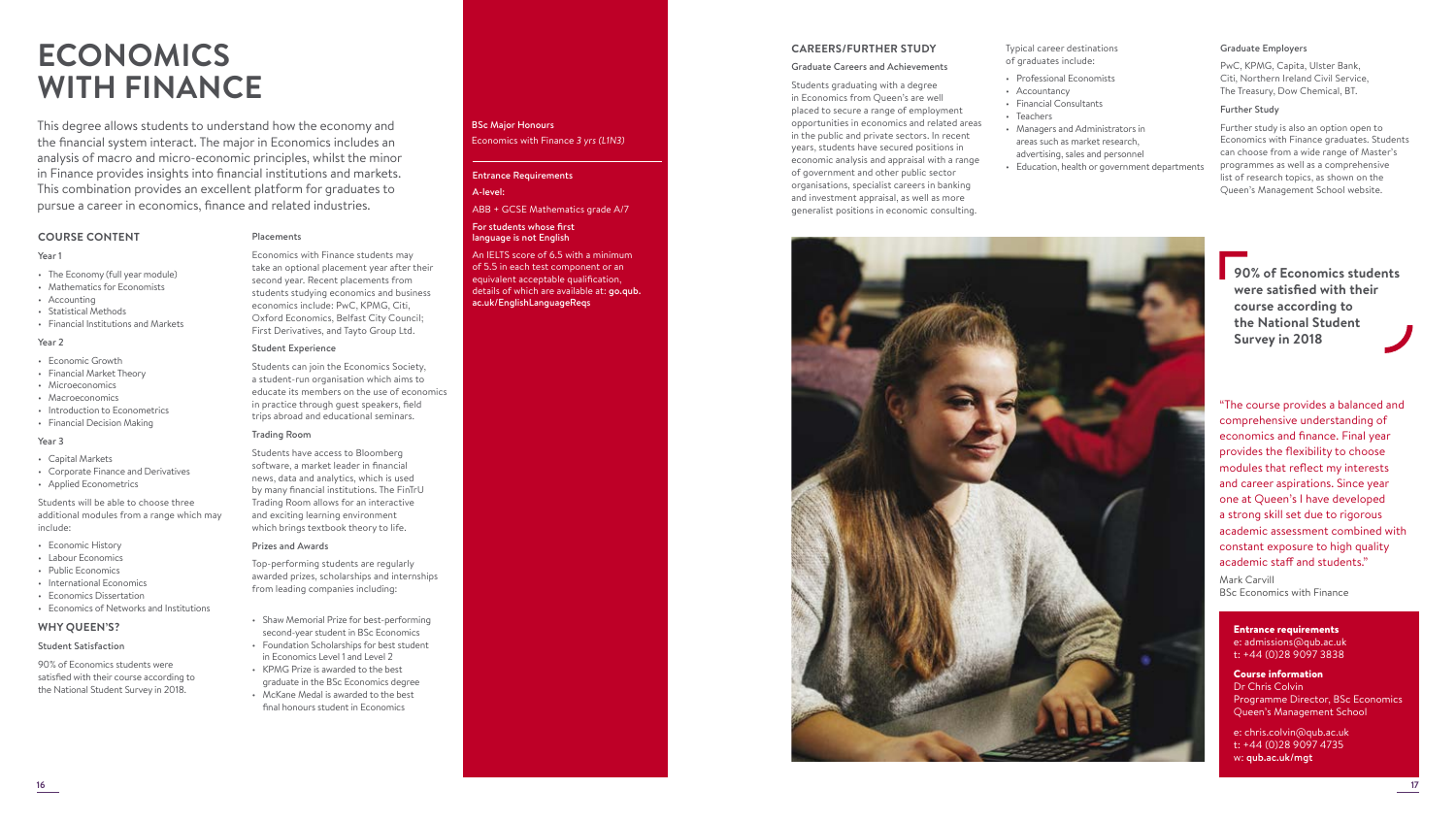# **FINANCE**

Finance is about making and managing money. It can involve investing in the stock market, trading in currencies and derivatives, or making lending decisions in banks. Students who study the BSc Finance with a Year in Industry degree at Queen's will gain the skills and knowledge that are needed to succeed in the financial industry. A placement year with a financial institution is integrated into this degree. A dedicated placement team supports students through the application process, and helps them to find high quality opportunities.

# **COURSE CONTENT**

Six modules are taken in each of Years 1, 2 and 4. In Year 3, students undertake a salaried placement in a financial environment for a minimum of nine months.

# Stage 1

- Financial Reporting and Analysis
- Instruments, Markets and Institutions
- Mathematics for Finance
- Economy, Society and Public Policy 1
- Economy, Society and Public Policy 2
- Statistical Methods

# Stage 2

- Behavioural Finance
- Introduction to Econometrics
- Investment Analysis
- Futures and Options
- Monetary Theory • Excel and VBA

# Stage 3

Placement (internship with a financial organisation)

# Stage 4

- Corporate Finance
- Financial Econometrics and Data Science

## Plus four modules from:

- Capital Markets
- Fixed Income Instruments
- Financial Bubbles and Crises
- Financial Engineering
- International Finance • Python for Finance

# BSc Honours Finance *4-yr SW (N300)*

# Entrance Requirements A-level:

ABB including Mathematics

# For students whose first language is not English

An IELTS score of 6.5 with a minimum of 5.5 in each test component or an equivalent acceptable qualification, details of which are available at: **go.qub.** ac.uk/EnglishLanguageReqs

# **CAREERS/FURTHER STUDY**

This programme closely reflects the real-world finance and investment environment and focuses on the applied skills that employers look for.

We regularly consult and develop links with a large number of employers including all the major finance employers in Northern Ireland, Republic of Ireland and Great Britain. We host annual employer liaison meetings for the course as well as annual finance careers fairs at which students can engage with a range of employers on a one-to-one basis.

Students are also offered exposure to experts from the London financial markets, who share their industry knowledge and advice.

## Graduate Careers and Achievements

Our graduates find employment in investment banks, corporate banks, building societies, insurance houses, stockbrokers, investment banks, accountancy and actuarial firms, specialist financial and private equity companies as well as in the finance functions of more general companies.

![](_page_9_Picture_39.jpeg)

# Further Study

Typical career destinations of graduates include:

• Financial Analysts (in bonds, equities and derivative products) • Fund Managers • Treasurers • Financial Planners • Wealth Managers • Accountants • Financial Economists • Forecasters • Corporate Lenders

Recent graduate employers have included: Allstate; Bank of Ireland; Citi Group; Delta Index; Energia; Ernst & Young; FinTRU; First Derivatives; Goldman Sachs; HSBC; Kerr Henderson; KPMG; Mercer Plc; Morgan Stanley; Nationwide Building Society; Nomura Bank; Oxford Economics; PIMCO; PwC; Setanta Asset Management.

Students can choose from a wide range of Master's programmes as well as a comprehensive list of research topics; see the School website for further information.

Queen's Management School is committed to the continuous improvement and enhancement of all of its degree programmes. New modules may be developed and included to replace or enhance those which are mentioned in this brochure.

"I think it's great that Finance students have access to Bloomberg terminals from first year: it is a big advantage over other finance degrees. The placement year is also an invaluable opportunity to develop professional skills, work out your career path, and secure graduate job offers going into final year." Kerri Cassidy, BSc Finance

![](_page_9_Picture_44.jpeg)

**QUEEN'S IS RANKED 8TH IN THE UK FOR ACCOUNTING AND FINANCE**  (Complete University Guide 2020)

Entrance requirements e: admissions@qub.ac.uk t: +44 (0)28 9097 3838

Course information Áine Gallagher Programme Director Queen's Management School

e: Aine.Gallagher@qub.ac.uk t: +44 (0)28 9097 4537 w: qub.ac.uk/mgt

**18 19**

# **WHY QUEEN'S?**

Professional Recognition The BSc Finance at Queen's has been

accepted into the Chartered Financial Analysts (CFA) University Affiliation Program.

# Placements

During the third year of the degree, students complete a 9 to 12 month placement within a financial institution. These placements are usually in Belfast, Dublin, or London, and can involve companies such as Goldman Sachs, Morgan Stanley, the Bank of England, FinTrU, First Derivatives or KPMG. The placement year gives students excellent experience and connections, and provides a competitive edge when seeking graduate employment.

## World-Class Facilities

You will have access to Bloomberg terminals in the FinTrU Trading Room, giving students the skills, experience and knowledge necessary to prepare them for a career in the financial services sector.

## Student Experience

Students can take part in the Queen's Student Managed Fund, which gives participants the opportunity to invest real money and manage the risk of their portfolios. Students rate the course very highly, giving satisfaction rates averaging 93% over the last five years in the National Student Survey.

## Prizes and Awards

Top-performing students are regularly awarded prizes and scholarships from leading financial companies, eg Morgan Stanley, KPMG, Ulster Bank and Citi.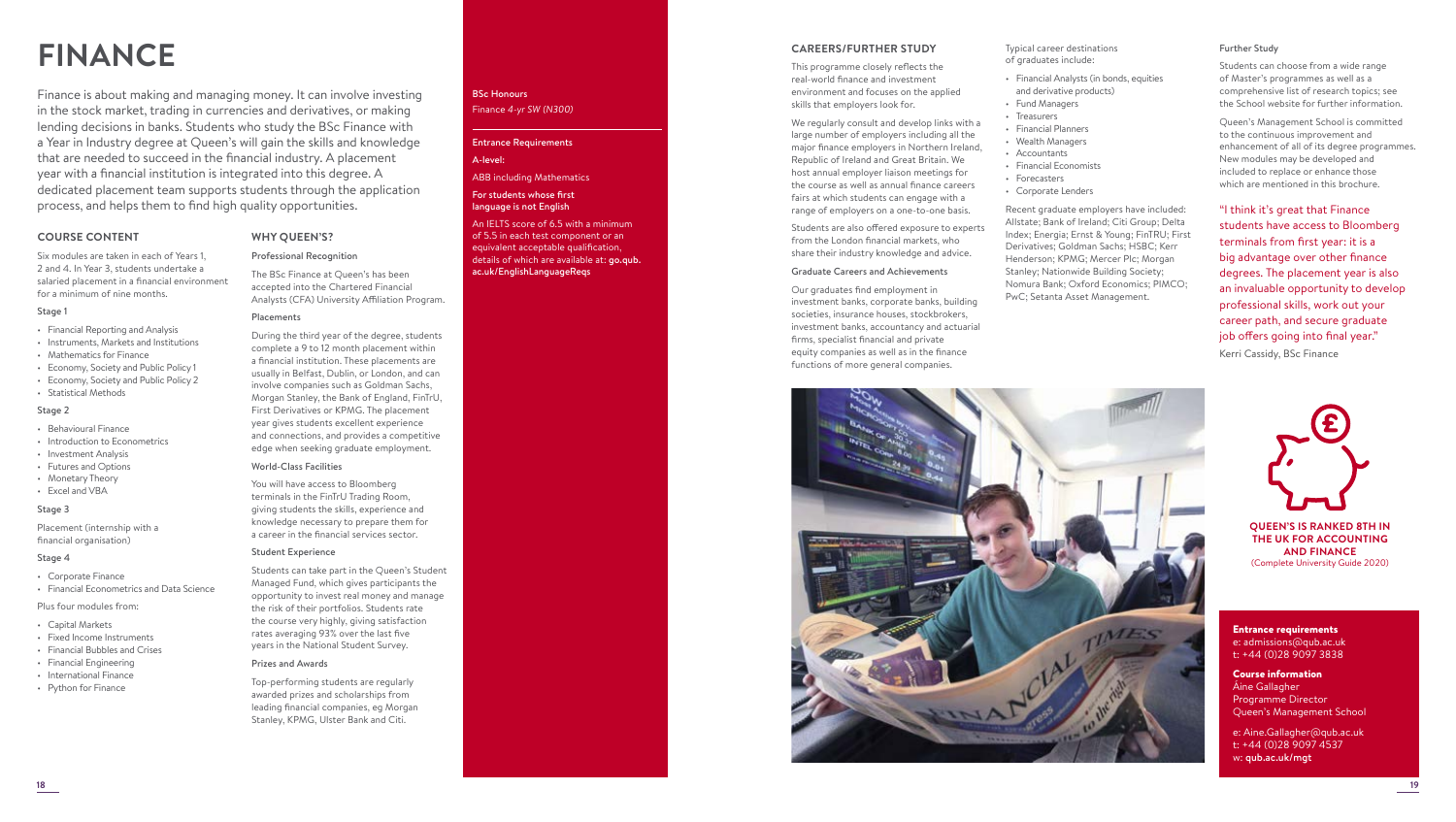# **INTERNATIONAL BUSINESS WITH A LANGUAGE**

This degree seeks to develop graduates with a global mind-set that have the necessary business and cultural skills to work in a global marketplace. All organisations are now operating in a competitive global arena, seeking to expand and develop beyond their national borders. Success in foreign markets requires knowledge of how to adapt to local cultures, languages and customers as well as an understanding of fundamental business theories and practices. Global leaders ultimately cultivate cultural intelligence by travelling to and working in different cultures, developing and applying both their business and language skills. The International Business with a Language degree at Queen's Management School provides a platform for developing the required knowledge and skills to pursue a career in our globally connected business world.

> Year 2 – Specialisation and Preparation • The second year provides you with the option to specialise in areas of interest. You can choose from Leadership & Change, Data & Statistics, Operations Management, HRM and Digital Enterprise, while also covering International Business and Cross Cultural Management. • Your language abilities are further developed with a focus on developing skills necessary for working abroad, linguistically, professionally and personally.

Year 3 – International Placement – Developing Cultural Intelligence • You will undertake a compulsory

international work placement in a country which speaks your chosen language. • The aim is for you to develop your professional, cultural and language skills while working in a dynamic international organisation.

Year 4 – Enhancing your Global Mind-set • You will undertake compulsory modules in Global Strategy as well as Consultancy or Business Start-up. Other options include Innovation, Consumer Behaviour and more. • An applied focus is incorporated through company tours, live case studies with guest lecturers from industry and a variety of assessment and learning approaches. You will have tailored business language classes and continue to refine grammatical and oral skills.

# **COURSE CONTENT**

This four-year BSc Honours degree in International Business with a Language is delivered by Queen's Management School (Major) and the School of Arts, English and Languages (Minor).

# Currently five language options are offered:

- French (Intermediate and Advanced)
- German (Beginners, Intermediate and Advanced)
- Mandarin Chinese (Beginners)
- Portuguese (Beginners)
- Spanish (Beginners, Intermediate and Advanced)

# What is it all about?

The four years of the degree are outlined below.

Year 1 - Providing a Platform

- The first year covers the fundamentals of business in a global environment. Modules in Global Business Environment, Marketing, Economics, Accounting and Organisational Behaviour provide a platform for developing knowledge across a variety of international business functions.
- You will also develop your language skills with a focus on professional language skills, improving grammar and increasing your understanding of broader cultural issues.
- You can undertake summer internships and international study tours in your first year.

# BSc Honours

International Business with French *4 yrs (N1R1)*  International Business with German *4 yrs (N2R2)* International Business with Mandarin Chinese *4 yrs (N1R9)*  International Business with Portuguese *4 yrs (N2R5)* International Business with Spanish *4 yrs (N1R4)*

# Entrance Requirements A-level:

- ABB + GCSE Mathematics grade B/6
- For French option: normally A-level French grade B or AS-level French grade B or GCSE French grade B/6 or evidence of linguistic ability in another language
- For German option: normally A-level German grade B or AS-level German grade B or GCSE German grade B/6 or evidence of linguistic ability in another language
- For Mandarin option: evidence of linguistic ability
- For Portuguese option: normally A-level Portuguese grade B or ASlevel Portuguese grade B or GCSE Portuguese grade B/6 or evidence of linguistic ability in another language
- For Spanish option: normally A-level Spanish grade B or AS-level Spanish grade B or GCSE Spanish grade B/6 or evidence of linguistic ability in another language

Note: if the language is studied at a higher level then the grade required at that level must be achieved.

## For students whose first language is not English

An IELTS score of 6.5 with a minimum of 5.5 in each test component or an equivalent acceptable qualification, details of which are available at: go.qub.ac.uk/EnglishLanguageReqs

# International Placement – Where in the world

On this program, you will have the unique opportunity to undertake a compulsory international work placement. This placement is undertaken in a country which predominantly speaks your chosen language. This is an integral part of the degree, providing students with the fluency and confidence to communicate and work effectively in an international business environment. You may also have the opportunity to supplement this work placement with a period of study abroad.

Students must complete a minimum of at least 9 months on placement abroad, or 6 months on placement abroad and 3 months study abroad in a university, in a country which speaks your chosen language. You will be required to work for a minimum of 9 months in a salaried position(s), and have an option to do this across multiple placements. You will work in a business related role which may span multiple industries, organisations and functions. Students have worked in a broad variety of business roles across Marketing, HRM, Supply Chain, Operations and Strategy functions.

Current and past placement companies include PwC in Madrid, KPMG in France, Inbani in Alicante and Degusto in Barcelona, Ernst & Young (EY) in Luxembourg, L'Oreal in Paris and Architrave in Berlin, Hugo Boss in Germany.

![](_page_10_Picture_32.jpeg)

**Graduates from this course have gone on to work for Google, Louis Vuitton-Moet Hennessy in New York, L'Oréal in London, Amazon in Madrid, HBO in New York, Swiss Airlines in Switzerland, PwC, KPMG, EY, Citi and Coca-Cola. and many more well recognised international organisations.**

![](_page_10_Picture_34.jpeg)

# **CAREERS/FURTHER STUDY**

The first cohort of graduates from this programme completed their studies in July 2012 and have secured a range of positions in local, national, regional and multinational organisations. Students that have completed this course have developed careers in areas such as global marketing, corporate finance, consulting, global brand management and risk investment in companies such as:

Google, Louis Vuitton-Moet Hennessy in New York, L'Oréal in London, Amazon in Madrid, HBO in Arizona, Swiss Airlines in Switzerland, HBO in New York, PwC, KPMG, EY, Citi and Coca-Cola.

This course also provides an ideal foundation for graduates to progress on to Master's degree courses in variety of interdisciplinary subject areas, with some of our graduates progressing to undertake PhDs and become Professors.

Career options are extremely varied and the employment opportunities for our International Business with a Language graduates remain strong.

"Studying International Business with French has been one of my best decisions so far. During my placement year, I was working in Luxembourg for EY and I had the opportunity to put my theoretical knowledge into practice and strengthen my business acumen all done in a foreign language. It was a life-changing experience that opened global opportunities."

Ema-Iordache Platis BSc International Business with French Graduate 2019. Currently Business Development Associate

#### Entrance requirements e: admissions@qub.ac.uk t: +44 (0)28 9097 3838

Course information Dr Kieran Conroy Programme Director Queen's Management School

e: k.conroy@qub.ac.uk t: +44 (0)28 9097 5458 w: qub.ac.uk/mgt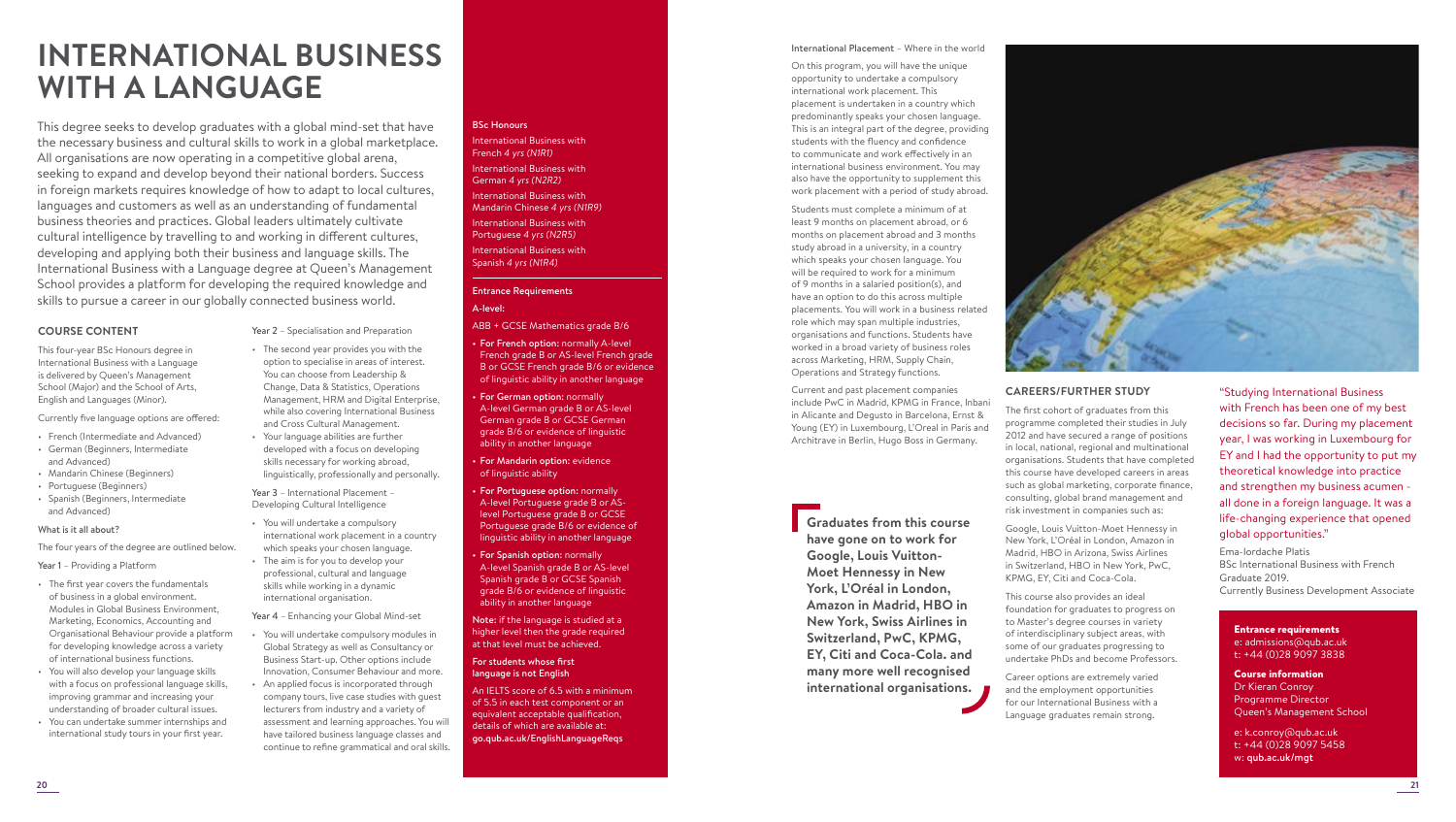# ABOUT BELFAST AND NORTHERN IRELAND

Belfast itself is a fun city on the current 'Must See' destination lists. It is also the safest region in the UK (British Crime Survey 2015/16). Awash with enthusiasm, culture and that famous Irish friendliness, students can also explore:

- Game of Thrones' film location and activity tours.
- Beautiful scenery and outdoor adventures such as the Giant's Causeway or hiking in the Mourne Mountains.
- Titanic Belfast is the World's Best Visitor Attraction (World Travel Awards 2016).
- Great entertainment and nights out; a buzzing arts and social scene from festivals, theatre and international events to historic pubs, stylish bars and brilliant shopping.
- Northern Ireland: happiest place in the UK (Office of National Statistics 2016) alongside the lowest student rent in the UK (NatWest Student Living Index 2019).
- The rest of the UK, Ireland and Europe with accessible airport and transport links to most major cities.

![](_page_11_Picture_8.jpeg)

![](_page_11_Picture_9.jpeg)

![](_page_11_Picture_10.jpeg)

BELFAST VOTED NUMBER 1 REGION IN THE WORLD TO VISIT IN 2018 (LONELY PLANET, 2017)

**NORTHERN IRELAND IS THE HAPPIEST PLACE IN THE UK** 

**LOWEST COST OF** LIVING IN THE UK h? University 20

![](_page_11_Picture_14.jpeg)

TITANIC BELFAST MUSEUM WORLD'S BEST VISITOR ATTRACTION (World Travel Awards 2016)

**22 23**

GAME OF THRONES FILM LOCATION AND ACTIVITY TOURS

![](_page_11_Picture_17.jpeg)

MOURNE MOUNTAINS

444455